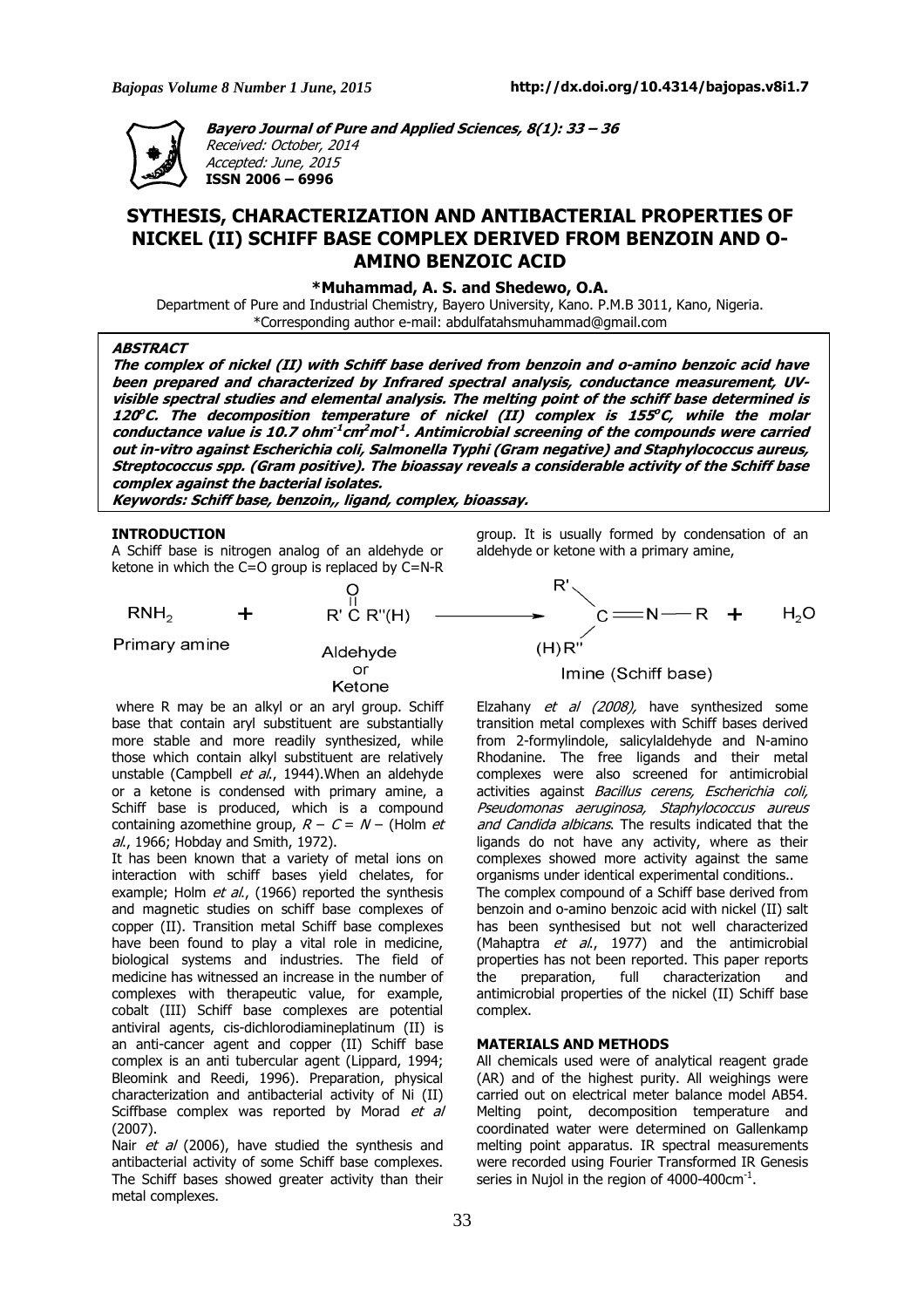Electrical conductivity measurements were carried out using conductivity meter 4010. UV-visible spectral measurements were conducted on a pye<br>Unicam UV-visible spectrophotometer. The spectrophotometer. The antimicrobial activity was carried out using disc diffusion method.

#### **Preparation of Benzoin**

Into a 500 $cm^3$  round bottom flask was added 65 $cm^3$ of rectified spirit, 47.5cm<sup>3</sup> of benzaldehyde and a solution of 5g of Potassium cyanide in 50 $cm<sup>3</sup>$  of water. A condenser was then attached and the mixture refluxed on a steam bath for half an hour. The flask and its contents were cooled in an ice-bath to precipitate pale yellow crystals, which were suction filtered, washed with cold water, dried and then recrystallized from  $40 \text{cm}^3$  of hot rectified spirit (Mahaptra et al., 1977).

# **Preparation of the Schiff base Ligand**

Into an ethanolic solution of the prepared benzoin (0.01mol) and 2-amino benzoic acid (0.01mol) in a 500cm<sup>3</sup> round bottom flask, 3.0g of anhydrous sodium acetate was added. The mixture was refluxed for an hour on a steam bath. To precipitate the grayish white product, the content was poured into an ice-cold water which was separated and recrystallized from rectified spirit, suction filtered, washed with water, and dried in a vacuum dessiccator (Mahaptra et al., 1977).

#### **Preparation of the Metal Complex**

Ethanolic solutions of nickel II chloride (0.025mol) and schiff base (0.05mol) were mixed and the resulting mixture followed by drop wise addition of ammonia until the metal chelate separated, which were then suction filtered, washed with ethanol and ether and dried in vacuum dessicator. The crystals were recrystallized from rectified sprit and dried (Mahaptra et al., 1977).

# **ANTI-BACTERIAL ASSAY Preparation of sensitivity disc**

Paper discs were made from Whatman No.1 filter paper using a paper puncher.and 50 discs each were placed in three screw-capped bottles and sterilized, by autoclaved at  $121^{\circ}$ C for about 15minutes as demonstrated by Yusha'u, (2010) The bottles were then removed and allowed to cool at room temperature.

#### **Preparation of Sub culture**

2g of nutrient agar was dissolved in 60cm<sup>3</sup> of distilled water and then autoclaved at  $121^{\circ}$ C for about 15minutes. It was removed and allowed to cool to room temperature. The media was poured into plates (petridishes). allowed to cool and solidify. The plates were inoculated singly with the organisms which are E. coli sp, Salmonella sp and Staphylococcus aureus, Streptococcus sp. Incubation was carried out at  $37^{\circ}$ C for 24 hours as demonstrated by Yusha'u (2010).

#### **Preparation of solution/serial dilution**

The stock solution was prepared by dissolving 0.002g of the complex in  $2cm<sup>3</sup>$  of DMSO to obtain concentration of  $1000 \mu g/cm^3$ . Two different concentrations were prepared from the stock solution  $500 \mu$ g/cm<sup>3</sup> and 250 $\mu$ g/cm<sup>3</sup>. These were obtained by

mixing stock solution  $(0.5cm^3)$  with  $0.5cm^3$  DMSO that is  $0.5 \text{cm}^3$  DMSO was subsequently added to the stock after removal of  $0.5cm<sup>3</sup>$ . The solutions were introduced singly into each bottle containing 50 discs and allowed to stay for some time at room temperature to ensure maximum absorption of solution by the discs.

# **Inoculums' standardization and bioassay**

The standardized inoculi of the bacterial isolates were swabbed onto the surface of nutrient agar in separate petri dishes. This was followed by placing the prepared discs of the complex and standard Ciprofloxacin (CPX) discs onto the surface of inoculated media. The plates were incubated at  $37^{\circ}$ C for 18 to 24 hours after which zones of growth inhibition of each sample as observed as demonstrated by Yusha'u (2010).

# **RESULTS AND DISCUSSION**

 The benzoin and Schiff base have been prepared as reported (Mahaptra, et al., 1977; Vogel, 1978), they are pale yellow and grayish white, respectively. The nickel (II) Schiff base complex have been prepared using the adopted synthetic procedure reported by Mahaptra, et al.,  $(1977)$ , the compound is pale green. The melting point temperatures of the benzoin and the schiff base are  $137^{\circ}$ C and  $120^{\circ}$ C. respectively, which are in agreement with the literature values (Vogel, 1978; Mahaptra, et al., 1977). The decomposition temperature of nickel (II) Schiff base complex is 155°C, which present fairly stable complex compound. The percentage by weight (Table 1) of nickel in the complex is 12.90, and these revealed 1:1 metal to ligand ratio. The coordinated water analysis (Table 2) of the complex indicated three water molecules per molecular formula, which is in complete agreement with the report on cobalt (II) Schiff base complex (Mahaptra et al., 1977). The complex is insoluble in water and common organic solvents, but is readily soluble in dimethylsulphoxide (DMSO). The molar conductance value (Table 3) of nickel (II) Schiff base complex in  $1 \times 10^{-3}$ M DMSO solution was 10.7 ohm<sup>-1</sup> cm<sup>2</sup> mol<sup>-1</sup>, suggesting its non-ionic nature (Geary, 1971). The IR spectrum (Table 4) of the free schiff base shows bands of medium intensity at 1210, 1590, and  $1670 \text{cm}^{-1}$  which are for  $v(C-O)$ ,  $v(C=N)$  and  $v(C=O)$ , respectively (Silverstein and Bassler 1967; Freedman, 1961; Nakamato, 1963). These three bands confirmed coordination of the Schiff base to the metal ion. The bands in the regions  $511-558$ cm<sup>-1</sup> and  $470-478$ cm<sup>-1</sup> are assigned to  $v(M-N)$  and  $v(M-O)$  stretching vibrations, respectively (Mahaptra et al., 1977), confirming coordination of the Schiff base to the metal ion.

The broad bands in the region 3350-3355cm<sup>-1</sup> observed in the complex have been established to be hydrated due to the broad bands in the region  $3350 - 3355$ cm<sup>-1</sup> (Patel and Agwara, 1990).

The coordinated water analysis of the complex indicated three water molecules per molecular formula, which is in complete agreement with the report on cobalt (II) Schiff base complex (Mahaptra et al., 1977).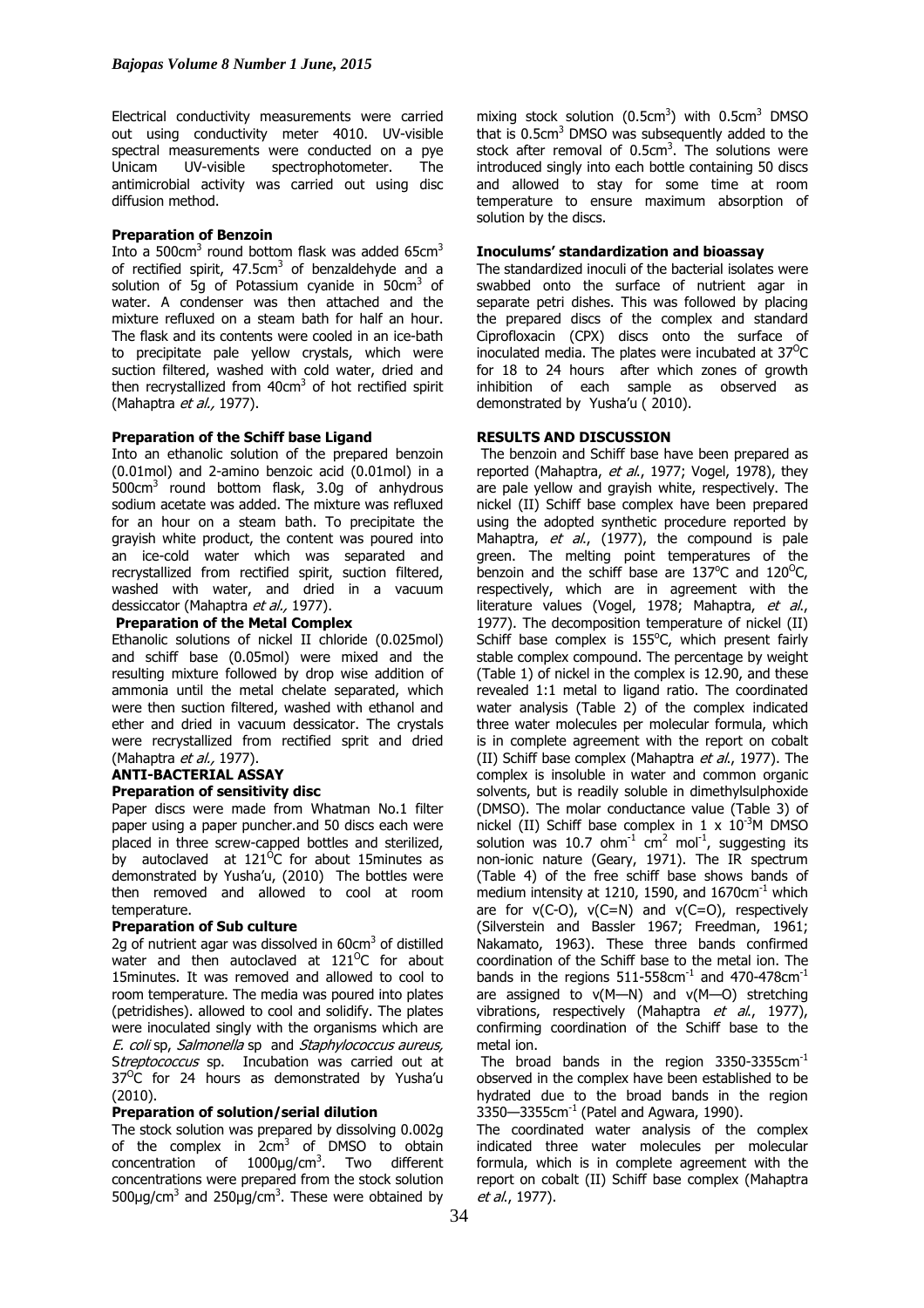The spectrophotometric analysis (Table 4) revealed 1:1 (metal-ligand) stoichiometry in the complex compound, which is common feature in the first row transition metals (Holm and O'Connon, 1971;

Mahaptra et al., 1977). Therefore, from the analyses carried out in this work, the proposed general molecular structure of nickel (II) Schiff base complex is as presented below;



#### **NICKEL (II) SCHIFF BASE COMPLEX**

The biocidal assay carried out on the ligand and the metal complex yields a rather considerable activity against the isolates used. The ligand showed no activity against Gram negative isolates (Table 5) buts was active against one of the gram positive isolate i.e. Staphylococcus aureus.., having a diameter of 11mm and 10mm for  $1000\mu g/cm^3$  and  $500\mu g/cm^3$ respectively (Table 6). Table 7 shows the sensitivity of the metal complex on *E.coli sp*. and *Salmonella* sp. (gram negative). There was a positive result for both isolates at  $1000 \mu g/cm^3$  having a diameter of 12mm

Salmonella sp. 8

and 8mm respectively, but only *E.coli* sp. showed at  $500\mu g/cm^3$  and both did not show any activity at 250µg/cm<sup>3</sup>. *Staphylococcus* showed sensitivity to the metal complex at all the concentrations having diameters of 12mm, 10mm and 8mm for  $1000 \mu g/cm^3$ , 500 $\mu$ g/cm<sup>3</sup>, and  $250\mu$ g/cm<sup>3</sup> respectively, whereas, Streptococcus showed no sensitivity. Ciprofloxacin and Gentamycin are control disc for Gram negative and Gram positive respectively.

|                                                                                                                                                                                |                    | Table 1: Percentage Composition by Weight of Metal in the Complex                |                             |                 |                                                                          |                   |  |  |  |  |  |
|--------------------------------------------------------------------------------------------------------------------------------------------------------------------------------|--------------------|----------------------------------------------------------------------------------|-----------------------------|-----------------|--------------------------------------------------------------------------|-------------------|--|--|--|--|--|
| Compound                                                                                                                                                                       |                    |                                                                                  | %Metal Calculated           |                 | %Metal Observed                                                          |                   |  |  |  |  |  |
| [NiL $(H_2O)_3$ ]                                                                                                                                                              |                    |                                                                                  | 13.23                       |                 |                                                                          | 12.90             |  |  |  |  |  |
| Table 2: Percentage Composition by Weight of Water in the Complex                                                                                                              |                    |                                                                                  |                             |                 |                                                                          |                   |  |  |  |  |  |
| %Water Calculated<br>%Water Observed<br>Compound                                                                                                                               |                    |                                                                                  |                             |                 |                                                                          |                   |  |  |  |  |  |
| [NiL(H <sub>2</sub> O) <sub>3</sub> ]                                                                                                                                          |                    |                                                                                  |                             | 12.17           | 12.12                                                                    |                   |  |  |  |  |  |
|                                                                                                                                                                                |                    |                                                                                  |                             |                 |                                                                          |                   |  |  |  |  |  |
|                                                                                                                                                                                |                    | Table 3: Conductivity Measurement of the Complex in DMSO ( $1 \times 10^{-3}$ M) |                             |                 |                                                                          |                   |  |  |  |  |  |
| Compound                                                                                                                                                                       |                    | Specific Conductance (k)                                                         |                             |                 | Molar Conductance (Ohm <sup>-1</sup> cm <sup>2</sup> mol <sup>-1</sup> ) |                   |  |  |  |  |  |
| $\left[\text{Nil}(H_2O)_3\right]$                                                                                                                                              |                    |                                                                                  | $9.3x10^{-6}$               |                 | 10.70                                                                    |                   |  |  |  |  |  |
|                                                                                                                                                                                |                    | Table 4: Infrared Spectral Data of the Schiff Base (L) and the Complex           |                             |                 |                                                                          |                   |  |  |  |  |  |
| S/No.                                                                                                                                                                          | Compound           | $v(C=N)$                                                                         | $v(C-O)$                    | $v(O-H)$        | $v(M-N)$                                                                 | $v(M-O)$          |  |  |  |  |  |
|                                                                                                                                                                                |                    | $\text{(cm}^{-1})$                                                               | $\text{(cm}^{-1})$          | $\rm (cm^{-1})$ | $\text{(cm}^{-1})$                                                       | $\rm (cm^{-1})$   |  |  |  |  |  |
| 1                                                                                                                                                                              | <b>Schiff Base</b> | 1590                                                                             | 1210                        |                 |                                                                          |                   |  |  |  |  |  |
| 2                                                                                                                                                                              | [NiL $(H_2O)_3$ ]  | 1596                                                                             | 1279                        | 3355            | 558                                                                      | 467               |  |  |  |  |  |
| Table 5: Screening of Bacterial isolate (Gram negative)s on the liigand                                                                                                        |                    |                                                                                  |                             |                 |                                                                          |                   |  |  |  |  |  |
| Isolates/ Test                                                                                                                                                                 |                    | $1000 \mu q/cm^3$                                                                | 500 $\mu$ g/cm <sup>3</sup> |                 | $250 \mu g/cm3$                                                          | <b>CPX</b>        |  |  |  |  |  |
| organism                                                                                                                                                                       |                    | (mm)                                                                             | (mm)                        |                 | (mm)                                                                     | (mm)              |  |  |  |  |  |
| E- coli sp.                                                                                                                                                                    |                    |                                                                                  |                             |                 |                                                                          | 40                |  |  |  |  |  |
| Salmonella sp.                                                                                                                                                                 |                    |                                                                                  |                             |                 |                                                                          |                   |  |  |  |  |  |
|                                                                                                                                                                                |                    |                                                                                  |                             |                 |                                                                          |                   |  |  |  |  |  |
|                                                                                                                                                                                |                    | Table 6: Screening of Bacterial isolate (Gram positive)s on the liigand          |                             |                 |                                                                          |                   |  |  |  |  |  |
| Isolates/Test                                                                                                                                                                  |                    | $1000 \mu g/cm^3$                                                                | $500 \mu q/cm^3$            |                 | $250 \mu g/cm^3$                                                         | <b>GENTAMYCIN</b> |  |  |  |  |  |
| organism                                                                                                                                                                       |                    | (mm)<br>11                                                                       | (mm)<br>10                  | (mm)            |                                                                          | (mm)<br>15        |  |  |  |  |  |
| Staphylococcus<br>Streptococcus                                                                                                                                                |                    |                                                                                  |                             |                 |                                                                          |                   |  |  |  |  |  |
|                                                                                                                                                                                |                    |                                                                                  |                             |                 |                                                                          |                   |  |  |  |  |  |
| Table 7: Screening of Bacterial isolate (Gram negative)s on the complex<br>$1000 \mu g/cm^3$<br>500 $\mu$ g/cm <sup>3</sup><br>$250 \mu g/cm^3$<br>Isolates/Test<br><b>CPX</b> |                    |                                                                                  |                             |                 |                                                                          |                   |  |  |  |  |  |
| organism                                                                                                                                                                       |                    | (mm)                                                                             | (mm)                        |                 | (mm)                                                                     | (mm)              |  |  |  |  |  |
| E- coli sp.                                                                                                                                                                    |                    | 12                                                                               | 7                           |                 |                                                                          | 45                |  |  |  |  |  |